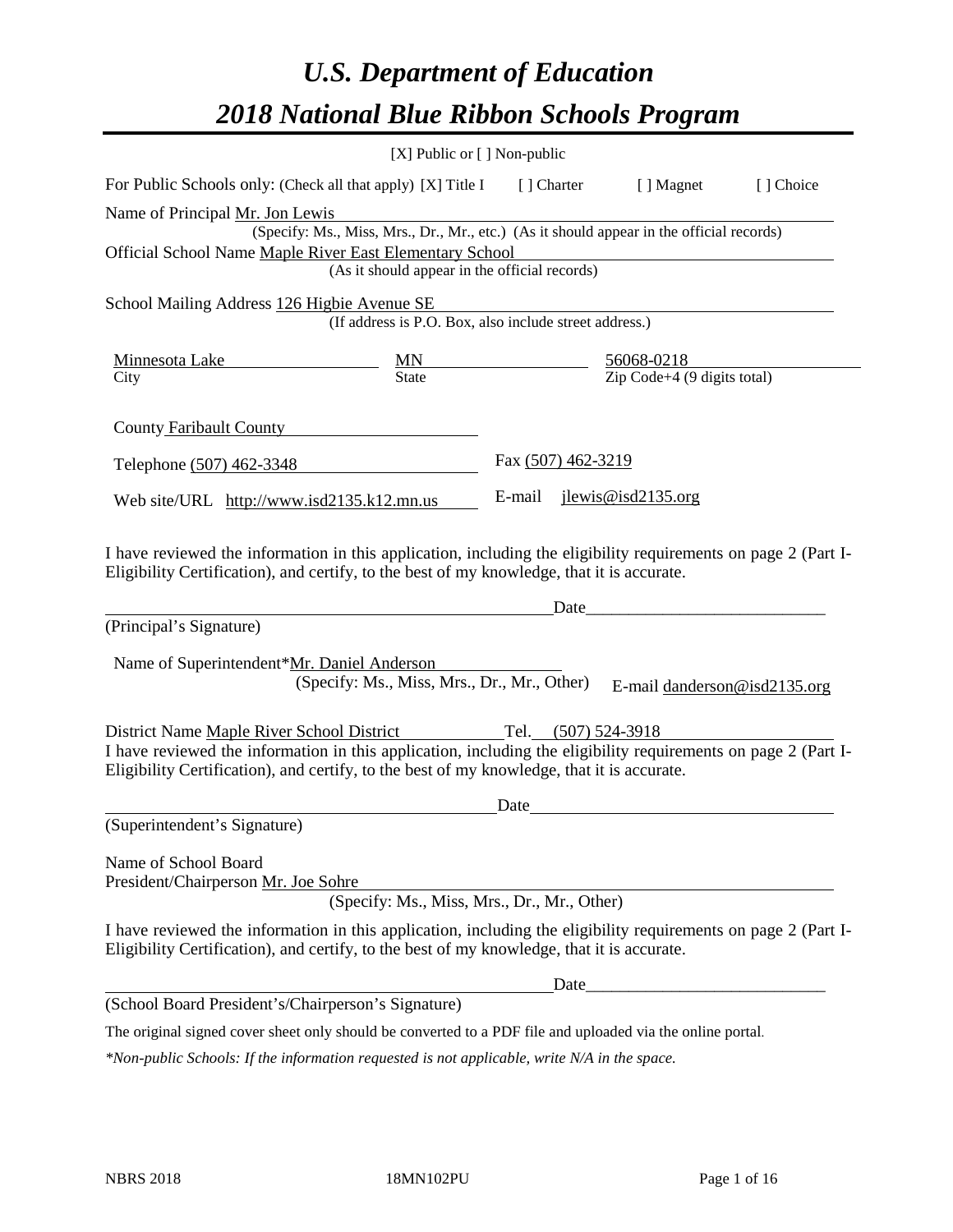The signatures on the first page of this application (cover page) certify that each of the statements below, concerning the school's eligibility and compliance with U.S. Department of Education and National Blue Ribbon Schools requirements, are true and correct.

- 1. The school configuration includes one or more of grades K-12. (Schools on the same campus with one principal, even a K-12 school, must apply as an entire school.)
- 2. All nominated public schools must meet the state's performance targets in reading (or English language arts) and mathematics and other academic indicators (i.e., attendance rate and graduation rate), for the all students group and all subgroups, including having participation rates of at least 95 percent using the most recent accountability results available for nomination.
- 3. To meet final eligibility, all nominated public schools must be certified by states prior to September 2018 in order to meet all eligibility requirements. Any status appeals must be resolved at least two weeks before the awards ceremony for the school to receive the award.
- 4. If the school includes grades 7 or higher, the school must have foreign language as a part of its curriculum.
- 5. The school has been in existence for five full years, that is, from at least September 2012 and each tested grade must have been part of the school for the past three years.
- 6. The nominated school has not received the National Blue Ribbon Schools award in the past five years: 2013, 2014, 2015, 2016, or 2017.
- 7. The nominated school has no history of testing irregularities, nor have charges of irregularities been brought against the school at the time of nomination. The U.S. Department of Education reserves the right to disqualify a school's application and/or rescind a school's award if irregularities are later discovered and proven by the state.
- 8. The nominated school has not been identified by the state as "persistently dangerous" within the last two years.
- 9. The nominated school or district is not refusing Office of Civil Rights (OCR) access to information necessary to investigate a civil rights complaint or to conduct a district-wide compliance review.
- 10. The OCR has not issued a violation letter of findings to the school district concluding that the nominated school or the district as a whole has violated one or more of the civil rights statutes. A violation letter of findings will not be considered outstanding if OCR has accepted a corrective action plan from the district to remedy the violation.
- 11. The U.S. Department of Justice does not have a pending suit alleging that the nominated school or the school district as a whole has violated one or more of the civil rights statutes or the Constitution's equal protection clause.
- 12. There are no findings of violations of the Individuals with Disabilities Education Act in a U.S. Department of Education monitoring report that apply to the school or school district in question; or if there are such findings, the state or district has corrected, or agreed to correct, the findings.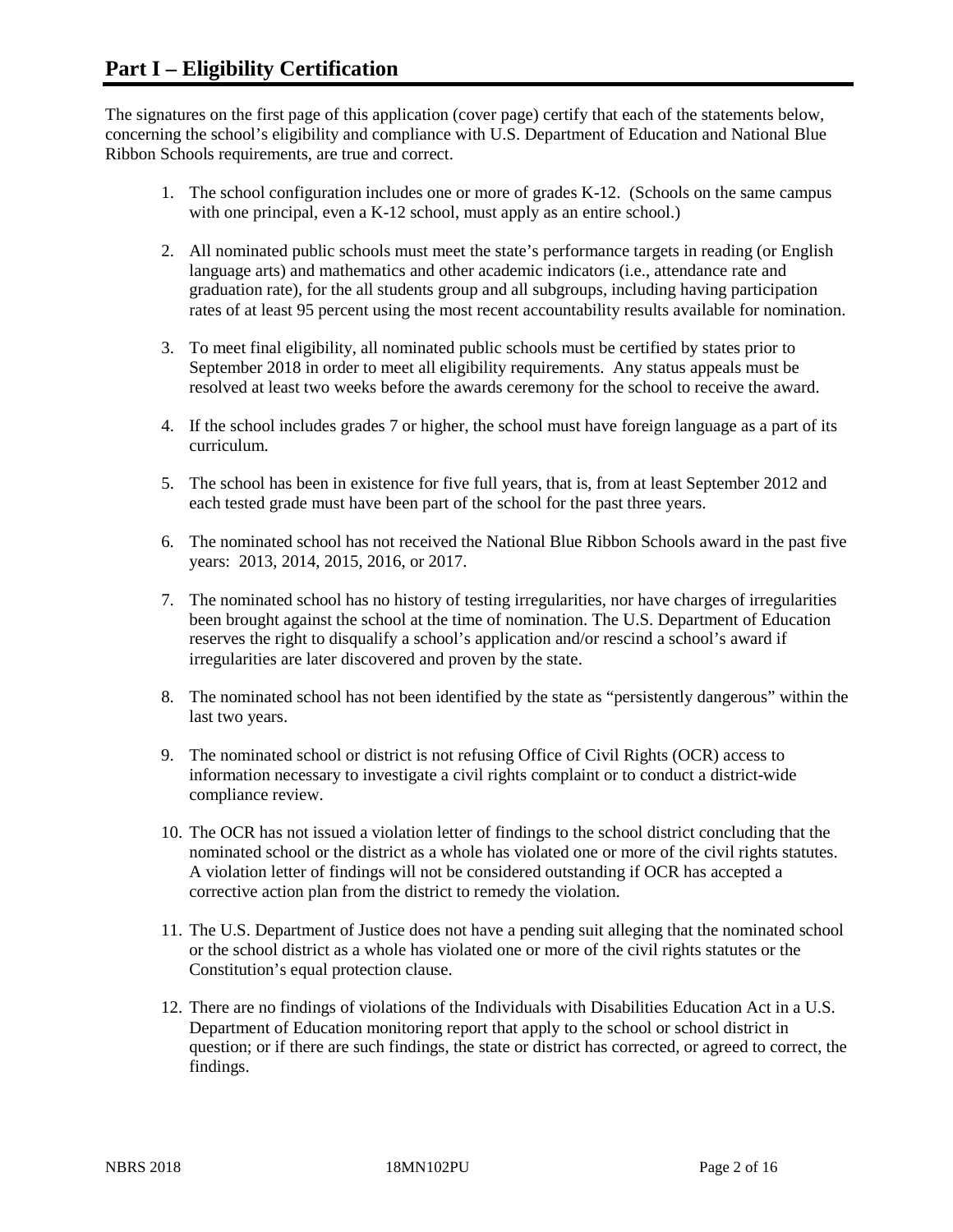# **PART II - DEMOGRAPHIC DATA**

#### **Data should be provided for the most recent school year (2017-2018) unless otherwise stated.**

#### **DISTRICT**

1. Number of schools in the district  $\frac{2}{2}$  Elementary schools (includes K-8) (per district designation): 1 Middle/Junior high schools 1 High schools 0 K-12 schools

#### 4 TOTAL

**SCHOOL** (To be completed by all schools)

2. Category that best describes the area where the school is located:

[] Urban or large central city

[ ] Suburban

[X] Rural or small city/town

3. Number of students as of October 1, 2017 enrolled at each grade level or its equivalent in applying school:

| Grade                           | # of         | # of Females | <b>Grade Total</b> |
|---------------------------------|--------------|--------------|--------------------|
|                                 | <b>Males</b> |              |                    |
| <b>PreK</b>                     | 7            | 7            | 14                 |
| $\mathbf K$                     | 19           | 8            | 27                 |
| $\mathbf{1}$                    | 11           | 10           | 21                 |
| 2                               | 23           | 11           | 34                 |
| 3                               | 14           | 15           | 29                 |
| 4                               | 23           | 14           | 37                 |
| 5                               | 15           | 16           | 31                 |
| 6                               | 0            | 0            | 0                  |
| 7                               | 0            | 0            | 0                  |
| 8                               | 0            | 0            | 0                  |
| 9                               | 0            | 0            | 0                  |
| 10                              | 0            | 0            | 0                  |
| 11                              | 0            | 0            | 0                  |
| 12 or higher                    | 0            | 0            | 0                  |
| <b>Total</b><br><b>Students</b> | 112          | 81           | 193                |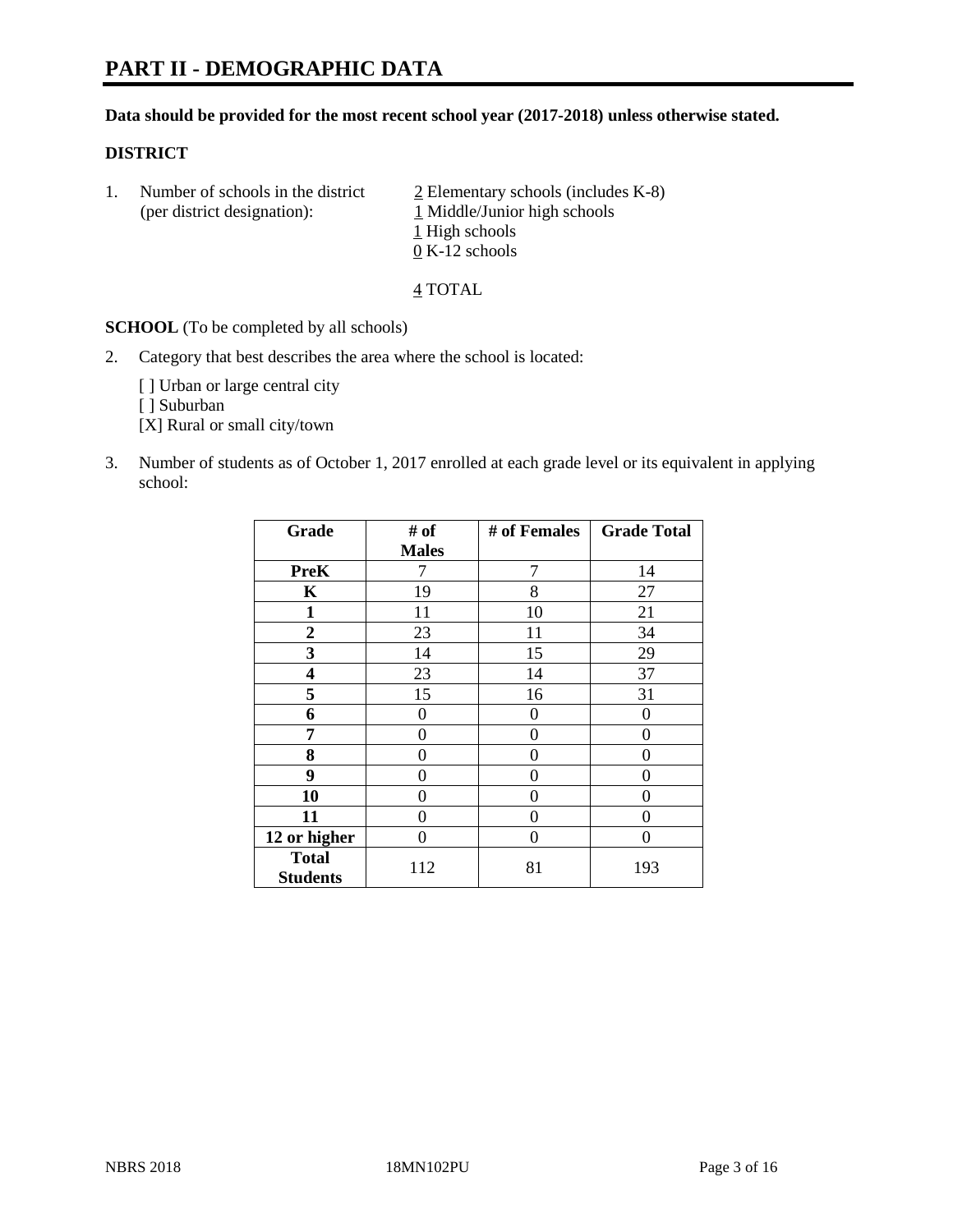the school: 0 % Asian

4. Racial/ethnic composition of  $\qquad 0\%$  American Indian or Alaska Native 0 % Black or African American 5 % Hispanic or Latino 0 % Native Hawaiian or Other Pacific Islander 93 % White 2 % Two or more races **100 % Total**

(Only these seven standard categories should be used to report the racial/ethnic composition of your school. The Final Guidance on Maintaining, Collecting, and Reporting Racial and Ethnic Data to the U.S. Department of Education published in the October 19, 2007 *Federal Register* provides definitions for each of the seven categories.)

5. Student turnover, or mobility rate, during the 2016 – 2017 school year: 6%

If the mobility rate is above 15%, please explain.

This rate should be calculated using the grid below. The answer to (6) is the mobility rate.

| <b>Steps For Determining Mobility Rate</b>         | Answer |
|----------------------------------------------------|--------|
| $(1)$ Number of students who transferred to        |        |
| the school after October 1, 2016 until the         | 3      |
| end of the 2016-2017 school year                   |        |
| (2) Number of students who transferred             |        |
| <i>from</i> the school after October 1, 2016 until | 9      |
| the end of the 2016-2017 school year               |        |
| (3) Total of all transferred students [sum of      | 12     |
| rows $(1)$ and $(2)$ ]                             |        |
| (4) Total number of students in the school as      |        |
| of October 1, 2016                                 | 198    |
| (5) Total transferred students in row (3)          |        |
| divided by total students in row (4)               | 0.06   |
| $(6)$ Amount in row $(5)$ multiplied by 100        | 6      |

6. English Language Learners (ELL) in the school:  $0\%$ 

0 Total number ELL

Specify each non-English language represented in the school (separate languages by commas):

7. Students eligible for free/reduced-priced meals: 36 % Total number students who qualify:  $\frac{70}{2}$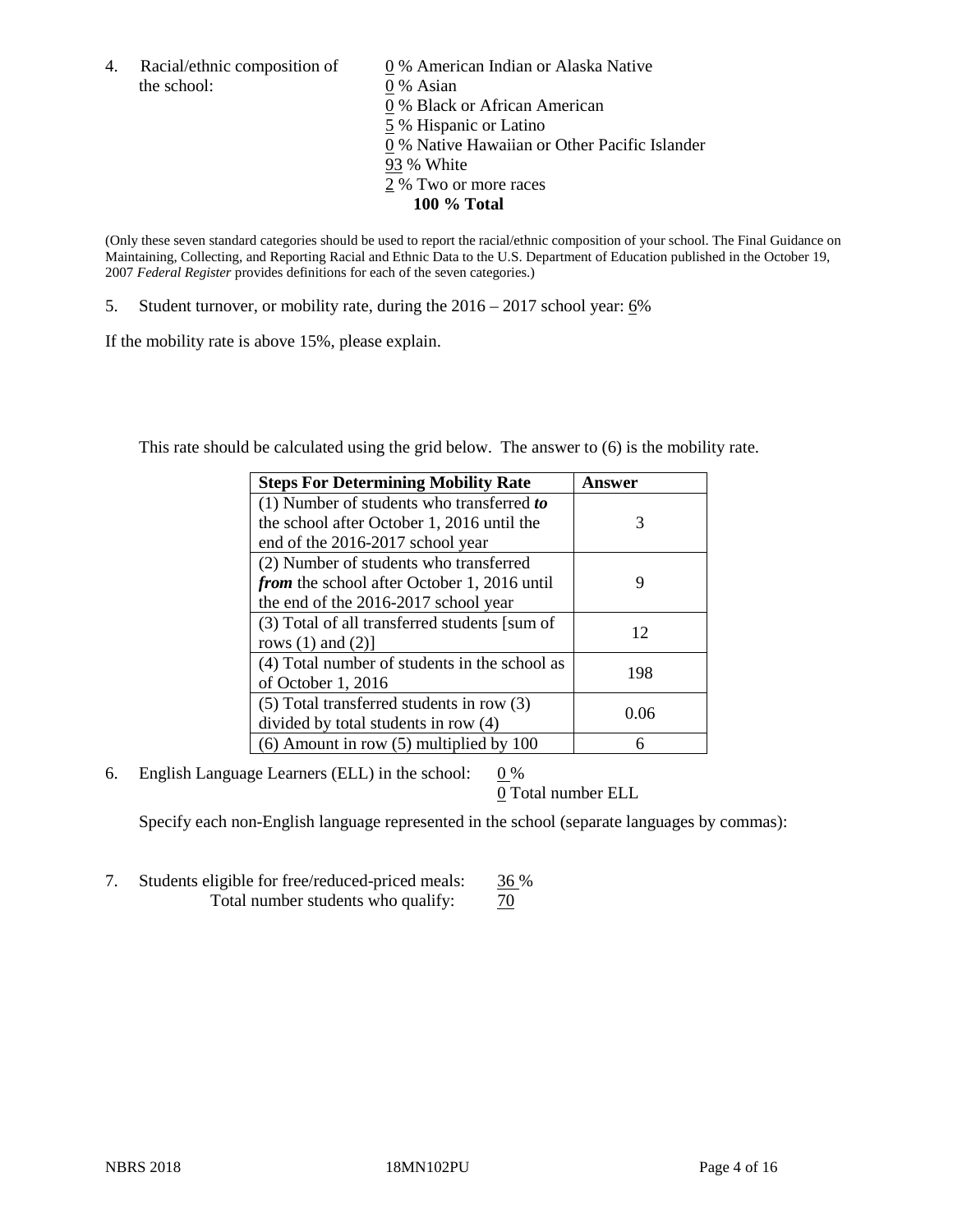52 Total number of students served

Indicate below the number of students with disabilities according to conditions designated in the Individuals with Disabilities Education Act. Do not add additional conditions. It is possible that students may be classified in more than one condition.

| 6 Autism                   | 0 Multiple Disabilities                 |
|----------------------------|-----------------------------------------|
| 0 Deafness                 | 2 Orthopedic Impairment                 |
| 0 Deaf-Blindness           | 2 Other Health Impaired                 |
| 16 Developmentally Delayed | 7 Specific Learning Disability          |
| 4 Emotional Disturbance    | 13 Speech or Language Impairment        |
| 1 Hearing Impairment       | 0 Traumatic Brain Injury                |
| 1 Intellectual Disability  | 0 Visual Impairment Including Blindness |

- 9. Number of years the principal has been in her/his position at this school:  $2$
- 10. Use Full-Time Equivalents (FTEs), rounded to nearest whole numeral, to indicate the number of school staff in each of the categories below:

|                                                                                                                                                                                                                                | <b>Number of Staff</b> |
|--------------------------------------------------------------------------------------------------------------------------------------------------------------------------------------------------------------------------------|------------------------|
| Administrators                                                                                                                                                                                                                 |                        |
| Classroom teachers including those<br>teaching high school specialty<br>subjects, e.g., third grade teacher,<br>history teacher, algebra teacher.                                                                              | 11                     |
| Resource teachers/specialists/coaches<br>e.g., reading specialist, science coach,<br>special education teacher, technology<br>specialist, art teacher, etc.                                                                    | 6                      |
| Paraprofessionals under the<br>supervision of a professional<br>supporting single, group, or classroom<br>students.                                                                                                            | 13                     |
| Student support personnel<br>e.g., guidance counselors, behavior<br>interventionists, mental/physical<br>health service providers,<br>psychologists, family engagement<br>liaisons, career/college attainment<br>coaches, etc. | $\mathfrak{D}$         |

11. Average student-classroom teacher ratio, that is, the number of students in the school divided by the FTE of classroom teachers, e.g.,  $22:1$  18:1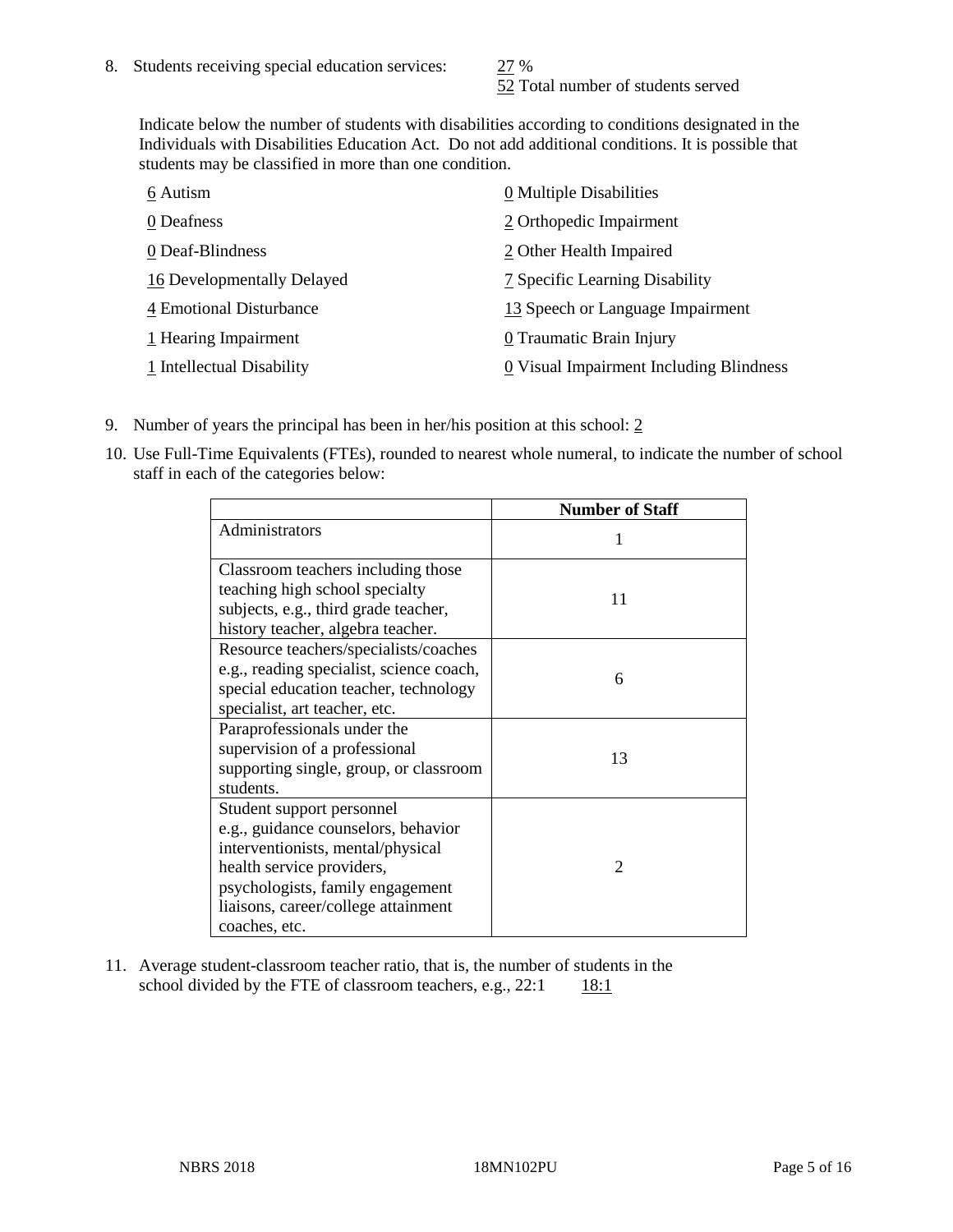12. Show daily student attendance rates. Only high schools need to supply yearly graduation rates.

| <b>Required Information</b> | 2016-2017 | $2015 - 2016$ | 2014-2015 | 2013-2014 | 2012-2013 |
|-----------------------------|-----------|---------------|-----------|-----------|-----------|
| Daily student attendance    | 96%       | 96%           | 96%       | 96%       | 96%       |
| High school graduation rate | 0%        | 0%            | 0%        | 9%        | 0%        |

#### 13. **For high schools only, that is, schools ending in grade 12 or higher.**

Show percentages to indicate the post-secondary status of students who graduated in Spring 2017.

| <b>Post-Secondary Status</b>                  |              |
|-----------------------------------------------|--------------|
| Graduating class size                         |              |
| Enrolled in a 4-year college or university    | 0%           |
| Enrolled in a community college               | 0%           |
| Enrolled in career/technical training program | 0%           |
| Found employment                              | 0%           |
| Joined the military or other public service   | 0%           |
| Other                                         | $\gamma_{0}$ |

14. Indicate whether your school has previously received a National Blue Ribbon Schools award. Yes No X

If yes, select the year in which your school received the award.

15. In a couple of sentences, provide the school's mission or vision statement.

Dedicated to educate and prepare each student to succeed in a changing world.

16. **For public schools only**, if the school is a magnet, charter, or choice school, explain how students are chosen to attend.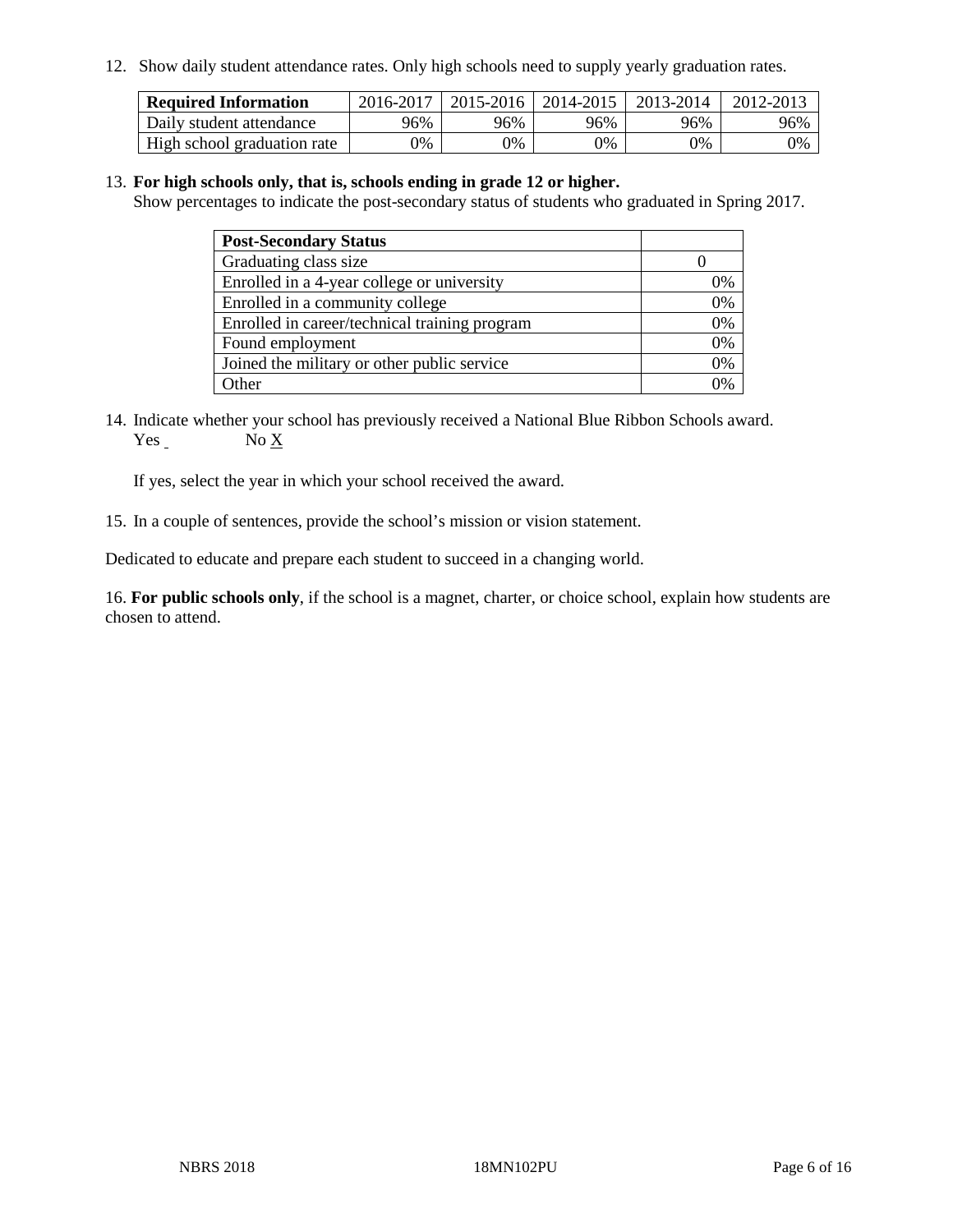# **PART III – SUMMARY**

Maple River East Elementary was formed in 1992. Four communities came together to consolidate into Maple River Schools. At that time, the high school was located in Mapleton, middle schools in Minnesota Lake and Amboy, and elementary schools in Minnesota Lake and Good Thunder. It is located in Minnesota Lake, Minnesota, a community of about 700 residents. Currently, the district still has an elementary building in Good Thunder and Minnesota Lake, with the middle school and high school in Mapleton.

The town is on the shores of Lake Minnesota, which is an old glacial lake. The lake was developed as the glaciers melted. Once the lake covered over half million acres, but it is down to 1800 acres in Faribault County. Some of the best farmland in the world is located just outside of town. Due to this, many families in the area are tied to the agriculture business. here is a strong family structure within the communities which helps with school support.

Our student population is approximately 36% free and reduced lunch. Ethnically, we are 93% Caucasian, 5% Hispanic, and 2% other races.

Twenty-seven percent of our population receive Special Education Services.

Our district mission statement is "We are the Maple River School District dedicated to educate and prepare each student to succeed in a changing world."

In 2005, we made a distinct turn in our curriculum after a few years on the school needs improvement list in the state. We worked hard to implement a structured curriculum which focused on aligning curriculum and instruction to assessment. Also at that time, we implemented our Professional Learning Communities (PLC). We meet between six to seven times per school year to meet at grade level to discuss best practices of instruction, internal tracking of data and overall methods to improve the curriculum and delivery methods to our students. Since the inception of our PLC, we have made steady improvement in our curriculum design and brought the education of our two elementary schools closer together.

Maple River Schools began implementing The Leader in Me, the school-version of The 7 Habits of Highly Effective People (Stephen Covey) in 2007. The Leader in Me is Franklin Covey's whole school transformation process. It teaches 21st century leadership and life skills to students and creates a culture of student empowerment based on the idea that every child can be a leader.

Maple River has implemented a STEAM program, which has quickly become a favorite class for many students. The hands-on building activities and online coding, allows students to express themselves in ways they cannot in their regular subjects. The support from teachers, PTO, parents, administration, and the school board, has played a huge role in the program's success.

In kindergarten, first, and second grade, students have had opportunities to create projects in a single day setting. Kinders had fun creating bear dens, making paper plate marble mazes, and creating bridges to cross a 12-inch span. In first grade, students made coffee filter leaves to watch colors changing, made paper robots, and practiced measuring their heads to create reindeer antlers. In second grade, students were excited to make wind-powered cars to race, build tents, and made sleighs.

In third, fourth, and fifth grade, students work on multi-day, cooperative building activities. Third graders have made pinball machines and created new animals. Fourth graders have made ballooned powered buses to see how far they could travel and made scale  $\&$  3D models of dream classrooms. Fifth graders made compound machines to move a plastic egg and created a carnival game that incorporated concepts from their force and motion unit. All of the upper grades are actively coding online using Code.org and love making familiar characters move on their screens.

The Maple River Elementary Title One program services students in grades K-5 who are in need of extra reading and math support based on their STAR Reading, STAR Math and NWEA Data. Students receive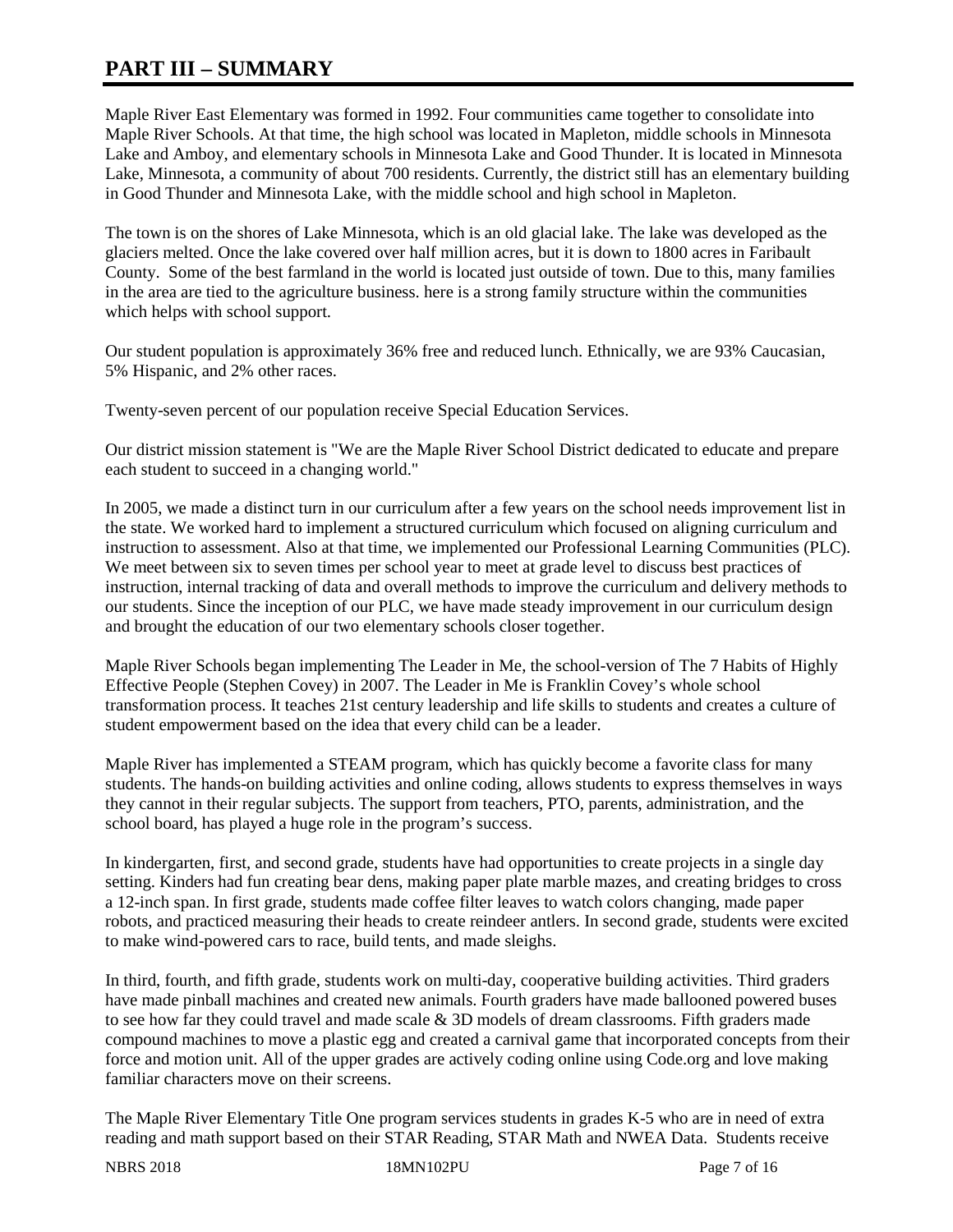support 25 minutes each day with either a teacher or para. During their WIN (What I Need) Reading time, students work on phonics, vocabulary, fluency and comprehension skills specific to their grade level and need. In addition, students needing more intense skills practice receive individual interventions with a paraprofessional two to three days per week. Student progress is monitored and groups/interventions are modified every six to seven weeks to meet the changing needs of students.

Maple River Schools has begun implementing the Foundations in Sounds and the Barton Reading and Spelling program in our elementary schools. Students who are below grade-level benchmark and who are not making progress in the Title One program, are screened and placed in either the Foundations or Barton program depending on their screening results.

Both the Foundations in Sounds program and the Barton Reading and Spelling program focus on building auditory memory and phonemic awareness, as well as basic phonics skills. Students in these programs receive intense 1-on-1 intervention  $1 \frac{1}{2}$  - 2 hours per week by a tutor trained in the program. Student growth and progress is monitored through post-tests built in to the program, as well as growth shown on STAR and NWEA tests.

The board of education felt the need for students to have access to iPads. The first year we shared these devices at our two-section grade level. This past year all of our students have their own handheld device. Our K-2 students are using iPads, while our grade 3-5 students are now using Chromebooks. With these devices students now have access for supplementary learning programs such as Accelerated Math, Accelerated Reading, Reading Eggspress and others. They also provide opportunities for students to access their math and reading lessons. Students are motivated by this method of learning. This has been a benefit to the students to continue learning.

Education has changed since the 1850's when the first settlers of the town arrived. It has always been an important part of our community and always will. We have been recognized multiple times as a Reward School. A Reward School is a state based award for excellence. We take great pride in that feat and celebrate when the students accomplish these awards. We continue to provide our students with a safe and supportive learning environment while continuing to make improvements to our system to provide the best education for our students.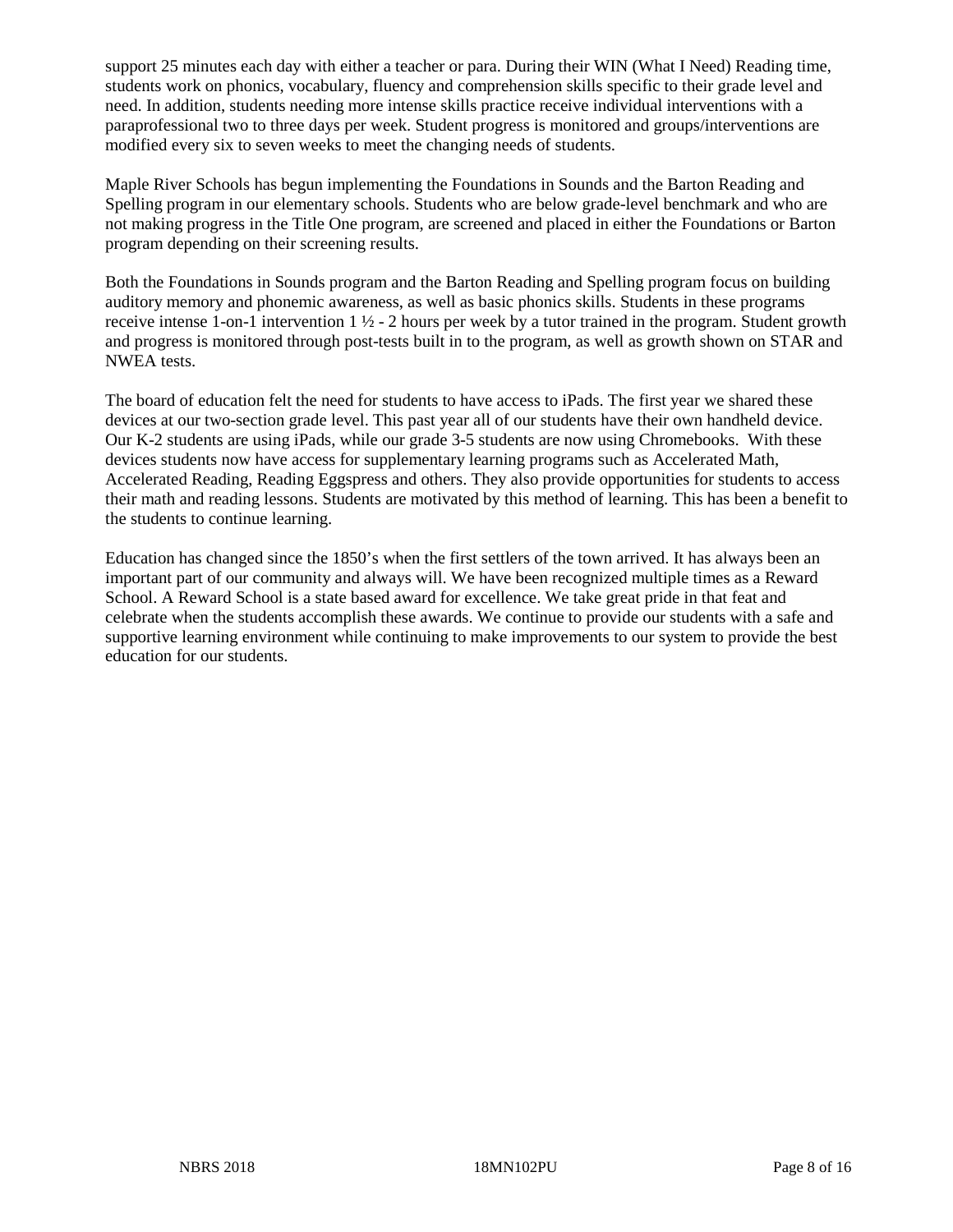# **1. Core Curriculum:**

At Maple River East Elementary, we use the Journeys reading text. It is a comprehensive, research based program that provides all students with a direction on passing the rigorous standards. It has both print and digital components. Students work on skill mastery and enjoy the high-quality text. It provides a high volume of problem solving and critical thinking skills, and challenges them to analyze complex text.

For our math series we use enVisionmath 2.0. It offers us the ability to use the text in a variety of formats including print, digital or a combination. It is very rigorous for our students and gives them visual learning strategies, and project based learning. It has the ability for our staff to customize for the students learning. EnVisionmath 2.0 encourages our students to be deep math thinkers in having them deepen their understanding. It forces them to look for relationships and try different approaches when solving problems. It is a challenging curriculum. The other piece the faculty likes is the differentiation of the curriculum. It allows for teachers to pinpoint learning styles through tiered learning, centers, flexible learning and technology.

We are currently using MacMillan/McGraw-Hill's science program Science: A Closer Look. The teachers enjoy using the activities that help to promote the inquisitive spirit of exploration in the students. It helps to build upon a lifelong understanding of science concepts.

Scott Foresman Social Studies is our curriculum of choice. The use of reading and hands-on activities helps the students experience rather than just read about topics. It provides many options for the teacher to use to engage the students and adapt their lessons. Using this variety it is our hope that the students develop a love of learning.

All four of our core classes are based on standard based curriculum however, teachers will supplement with other materials to reinforce the curriculum.

Embedded into the above curriculum, our district uses a variety of computer programs to help progress monitor student growth and achievement including: IXL, STAR Math/Reading, and Study Island. IXL is a reading/math supplement that gives further practice on the concepts being covered in class. This program also will give further explanation and assistance on problems students are challenged with. STAR Math/Reading is designed to progress monitor students to show monthly growth. The growth correlates to the Minnesota State Standards. There are numerous reports that analyze both classroom and individual strengths and weaknesses in all areas. This programs also is a useful tool when communicating with parents on student progress in the core areas. It gives clear assessments in the form of graphs that are easy to understand. Study Island is a reading and math supplemental program that gives extra practice programs at a challenging level that corresponds to the concepts being taught in class.

Maple River Preschool uses The Creative Curriculum for Preschool along with an assessment called Teaching Strategies GOLD that is aligned with the curriculum. The Creative Curriculum is a comprehensive, research-based curriculum that features exploration and discovery as a way of learning, enabling children to develop confidence, creativity, and lifelong critical thinking skills. It is designed to help educators at all levels of experience plan and implement a developmentally appropriate, content-rich program for children with diverse backgrounds and skill levels. The curriculum provides guidance on how to set up the environment for high level of learning to take place, how to teach to each child according to where they are at developmentally, along with more guided "studies" to follow.

The 38 research-based objectives are the heart of the curriculum and define the path teachers take with children in their classroom. They inform every aspect of teaching, include predictors of school success, and are aligned with the MN state early learning guidelines.

When teachers implement the curriculum, they look to the objectives for development and learning to guide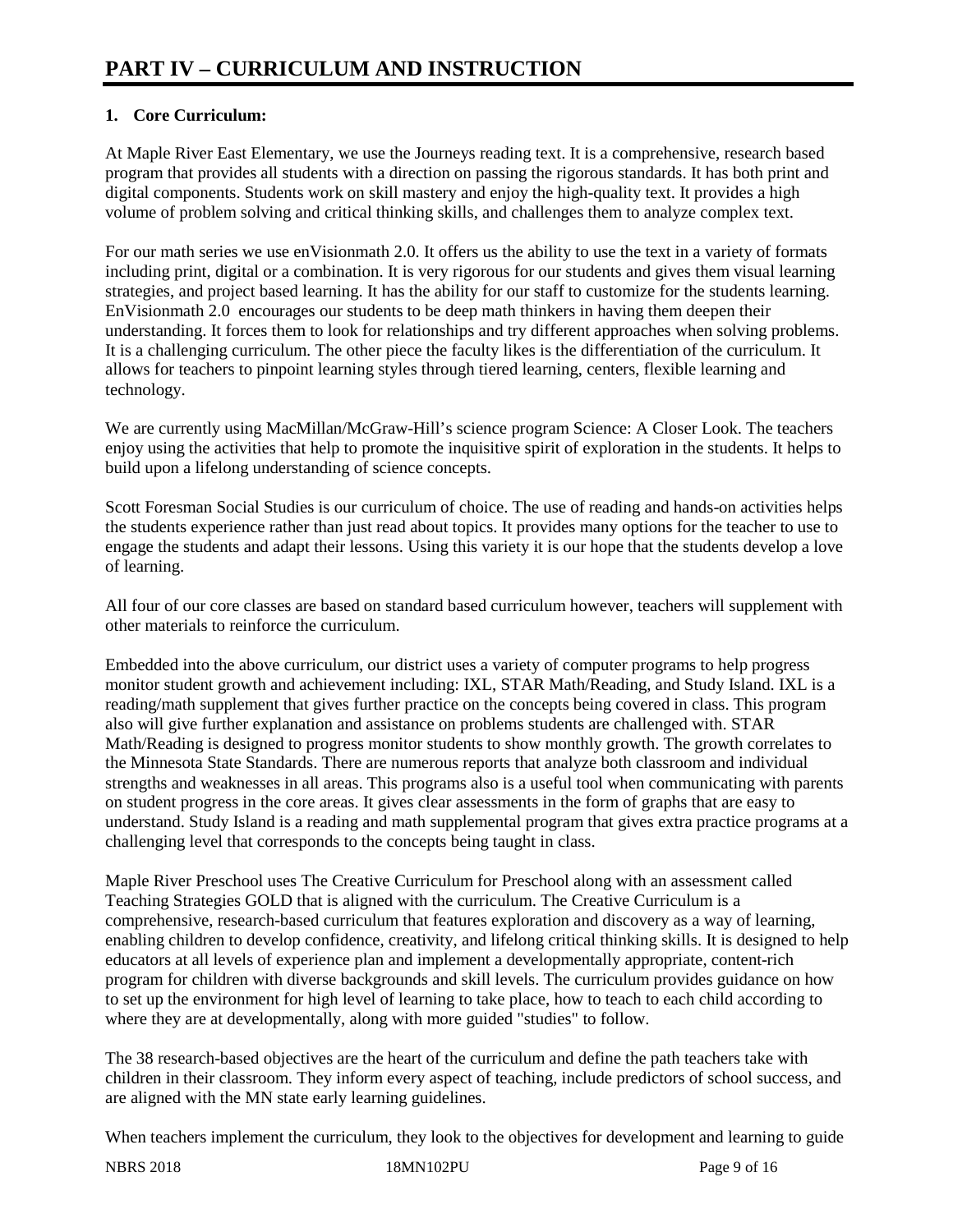them.These objectives define the knowledge, skills, and abilities that teachers are help children acquire in our program. So we teach to where the child is at, along with use their interest to motivate them to practice the skills they need to learn.

(Description taken from the Creative Curriculum website, Touring Guide.)

# **2. Other Curriculum Areas:**

Physical Education is taught by a licensed professional each day for 25 minutes. During this time, the students are taught about teamwork, movement, game strategies, as well as, health and wellness strategies that are pertinent to elementary age level students. We also tie into the Jump Rope for Heart fundraiser every other year. It is a great fundraiser for a good cause. Many of the students have been affected by loved ones with heart conditions, so it hits close to home. Currently we follow the national standards in P.E./Health. We will be updating and writing standards that are in line with the New Minnesota Standards this spring.

Maple River Elementary Physical Education curriculum is following the National Physical Education Standards. Our current plan is to look at and modify our curriculum to meet and follow the newly released Minnesota Physical Education Standards. Using the National P.E. standards, our K-2 programs focus on gross motor skills, hand-eye coordination, social skills (conflict resolution and sportsmanship). We also introduce and incorporate a healthy emphasis on wide variety of daily exercise to enhance the fitness level of our students. Our objective is to create an atmosphere of fun and enjoyment so our students develop a positive attitude toward physical activity. The grades 3-5 curriculum is a balance of units that focus on team activities and individual skill building units which included fitness goal setting and fitness testing. While fitness is vital to good health, providing and introducing a wide range of activities is paramount.

The elementary philosophy over the years has been movement based. Providing a good foundation and positive frame of mind towards exercise has been a priority. Most of our curriculum has been created with this in mind. The health lessons that are taught follow the National Health standards. Community/consumer, personal, environmental, substance, family life, growth and development, injury prevention, physical, nutrition and communicable diseases are the categories our lessons are based on. Our goal is to use rain days (primarily in the spring and fall), days between Major P.E. units, and days when the gym is unavailable to teach our health lessons.

Maple River has a newly implemented program this year called STEAM. The first year of our STEAM program is quickly coming to an end. Our students have had failures and successes in creating. At the beginning of the year, when students had an idea that didn't work out they looked to the adults in the room to solve their design problems. Now, they look to their fellow classmates and themselves to make changes and persevere to a final product. Students have amazed us with their conversations and their willingness to work as a group.The students are becoming great problem solvers and are able to have true collaboration with fellow students.

The second semester brought a schedule change that allowed K-2nd graders to have STEAM once a week. They are always excited to find out what we are doing on their STEAM day. The K-2nd graders had a chance to use microscopes and pan balances. Kindergartners learned about the butterfly life cycle, made a bird's nest, and drew maps. First graders tried out secret decoders with their spelling words, used shaving cream to create art, and made mobiles that told others about them. Second graders used their 5 senses and adjectives to describe the outdoors and they made their own board games! A favorite for all three grades is when building toys were brought in and they were able to create on their own. Some groups made extraordinary structures cooperatively!

The upper grades have truly impressed everyone with their creativity! Third graders made musical instruments that they then took to music class and created a song to play on the instrument. They created marble mazes out of recycled material and are working on roller coaster that a match box car will go on. Fourth graders took on making a parade float that told about one of our states. They had requirements of finding information about their state, displaying it on a miniature float, and then either pulling it or driving it down the hallway. They also created a container to mail a single Pringle chip to the other elementary school.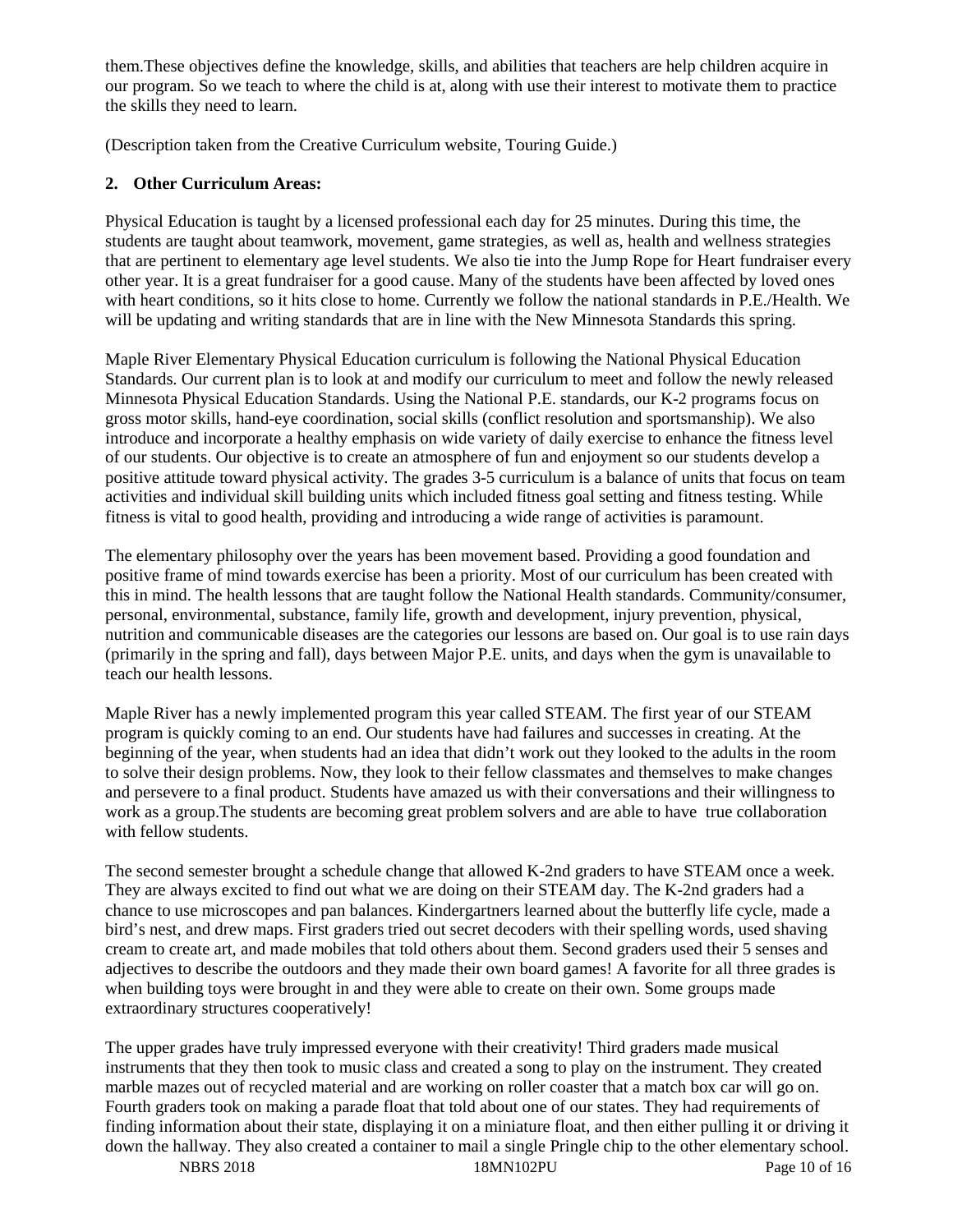They were allowed very limited supplies and had to creatively test their package to see if their chip would stay in one piece. The fifth graders made incredible geometry cities that not only brought in all of the STEAM aspects, but also included social studies when we made sure that our cities had all of the necessary components to run. They are currently working on making a mini golf course hole that will be played using a marble instead of a golf ball.

Maple River East doesn't have a gifted and talented program per se. What we have done successfully is to implement a program based on Accelerated Reader and Accelerated Math for all of our students, including students who excel in math and reading. These rigorous programs are geared for each individual to progress at their own pace and continue to improve their math and reading skills. The excitement they show when they are accomplishing these programs is exciting to see.

Maple River's Elementary classroom music is set up to be in line with the Music Department's District Goals of Creation, Public Performance, Reflection, Connecting to a Broader Perspective and Developing Lifelong Musicians. We start in kindergarten and first grade by teaching basic elements of music such as beat, rhythm, melody, tempo and dynamics. We work a lot on singing and learn about different kinds of instruments--both classroom and orchestral. There are a lot of movement activities, both creative and beatkeeping, as these help "solidify" the concepts for the students. The activities in kindergarten music loosely connect to Maple River's Kindergarten curriculum to help reinforce literacy. Students songs both by rote and by reading and talking about the lyrics. By second and third grade, students learn to read music, both in singing and by playing the bells. They continue to practice the basic concepts they have learned. When playing or singing as a group, the students are often asked to reflect on their performance and give feedback to improve it. Towards the end of the year, we try to include at least one composition/improvisation activity.

Fourth and Fifth Grades continue to work on singing and movement, and we reinforce music reading skills by playing the recorder. In preparation for middle school music, we also work a lot on reading notes and counting. Fourth grade spends a few weeks reviewing band instruments, in preparation for Beginning Band in 5th Grade we include some listening activities as well, and encourage the students to share "what they hear" in terms of tempo, dynamics, mood, lyrics, etc. This prepares them for a trip to the Mankato Symphony Orchestra in May.

All students K-5 prepare a Music Program for public performance either in the winter or spring, and we try to showcase as many different activities as possible at this program. If possible, we watch a video or listen to a recording of our performance and reflect on what we did well, and what we could improve.

## **3. Instructional Methods, Interventions, and Assessments:**

Maple River East Elementary is guided through the use of its Professional Learning Communities. Each time our PLC's meet, we look at where our students are learning and progressing, how we are doing on our curriculum maps and where we need to get our students to have them ready for the next grade level. We use the data generated from our test results as well as our other assessments used throughout the year. This monitoring helps us to see where the needs of our students are and how we can best use our resources to help these students.

A Response to Intervention Program called (WIN-What I Need), a direct and targeted instruction in reading, is provided to small groups of students in each classroom 25 minutes every day. No other pull-outs are permitted during these periods. Three to five staff work with students utilizing intervention strategies to meet individual needs. Formative, summative and Star Enterprise assessments are used to inform instruction, grouping and regrouping of students. Fluency measures are administered three times a year using STAR to ensure students are meeting grade level benchmarks. Students not meeting benchmarks receive additional support with biweekly assessment monitoring.

In Kindergarten, Early Literacy STAR is given as a benchmark in September and then every six weeks. We use this assessment to form instructional groups within the Kindergarten classroom based on Percentiles achieved on the test. Every six weeks those results are analyzed and groups rearranged as needed. Unfortunately, the teachers don't always think this gives a true picture of the student's ability.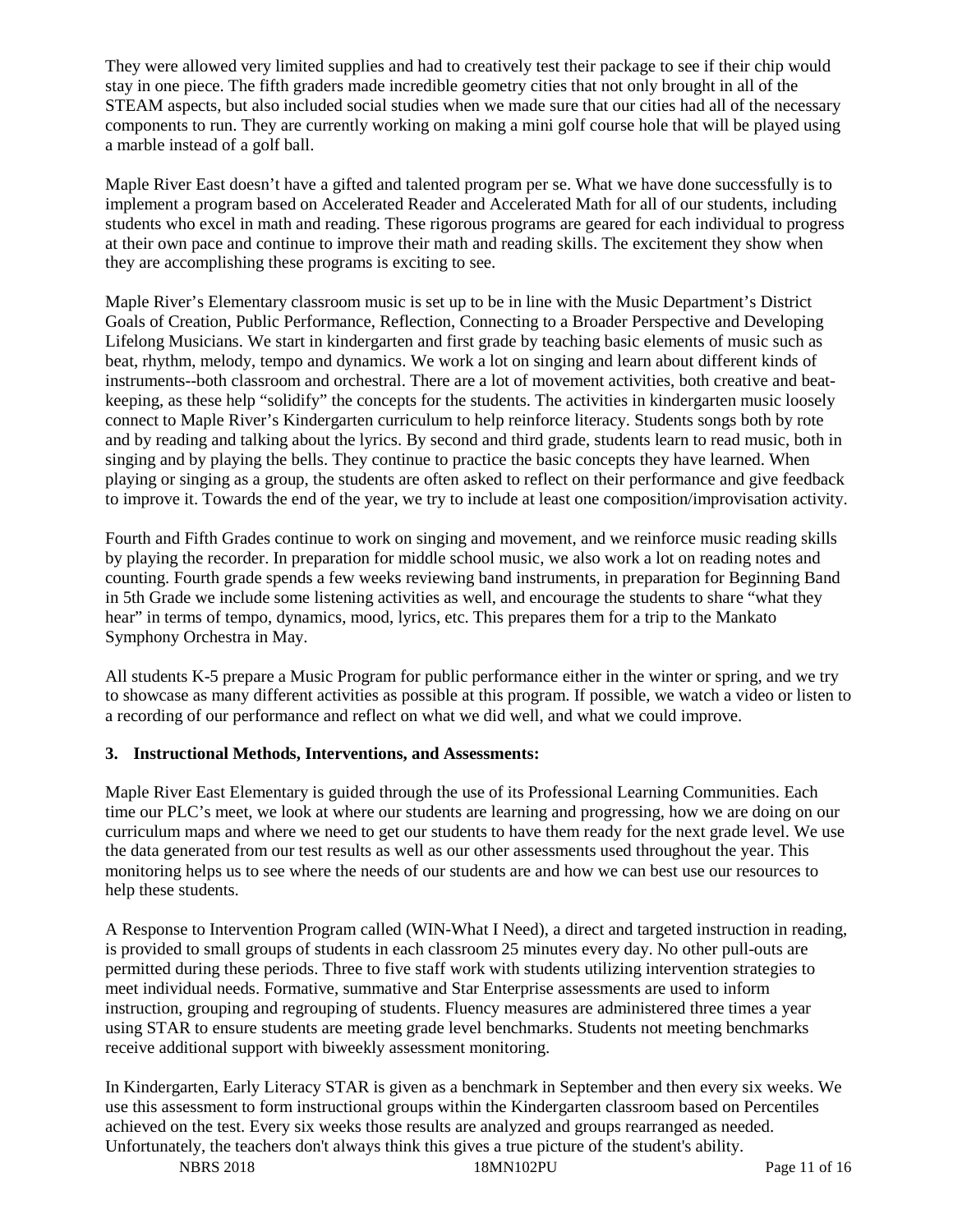First graders also take Early Literacy STAR in September and scores are used the same way they are used in Kindergarten. However, once a first-grade student has a sight word vocabulary of 100 words (Dolch PrePrimer, Primer and 1st Grade lists), he/she transitions to taking the STAR Reading Test. As with Early Literacy STAR, STAR scores are for instructional grouping purposes within the classroom. Students scoring below the 40th Percentile qualify for Title One services during that 6 week session. Accelerated Reading goals and reading levels are also determined by the STAR Reading score.

The best indicators we have found to track student growth in grades 3-5 are STAR Reading and STAR Math. The test is given every 6 weeks at our school. After the 3rd test, it provides a trend line which helps us target the students who are projected below state and MCA standards. There's also a report that shows state standard breakdown which we can use to help us target standards our students are struggling with.

The NWEA test is given to students in K,1 and 2. The test is administered in September for baseline data and then given again in January and May. From this data, our teachers are able to tell which students are above, at and below grade level in a variety of strands in both reading and math. They are then able to tailor instruction for individual students using that strand data. It's also used as a qualifier for Title One services. For primary grades, this assessment seems to be more in-depth and on-target than the Early Literacy STAR and STAR test which is why it's been continued at K-2. NWEA also creates a Growth Target for each student which is important to track as well

Our child study team meets twice a month to discuss strategies to help struggling learners The team consists of the classroom teacher of the struggling student, special education teachers, school psychologist, principal and others that my be of help. The special education teachers help to identify appropriate accommodations for each particular situation.

Once accommodations are recommended, they are used for six weeks. These interventions are specific to each student that has been brought up. Some interventions are as simple as moving them to the front of the room or sitting them close to others that are on task. We have also used extra tutorial programs such as Math Facts in a Flash, small reading groups, or IXL. In some cases, the intervention is not academic but more social. In these instances, the student works with the counselor to help develop their needed social skills. These can be addressed either individually or by small group awareness groups.

Our district utilizes both the Foundation in Sounds Program and the Barton Reading and Spelling System for students who are below grade level in reading and who have not shown adequate growth through Title One services. These students are provided 2 hours per week of one-on-one instruction in either Foundation in Sounds or Barton. The Barton curriculum has also been shown to be very successful with dyslexic students and is being used in our Special Ed department as well.

Maple River East runs an after-school program that gives students that are struggling 14-16 extra hours in the spring of the year to help them catch up on skills they may be lacking or missed during the school year. These small groups are taught by teachers two days per week from February to the end of March. Teachers identify areas of weakness and move the students in the direction of proficiency.

In the summer, we have special education classes for ten days. This is spread out through three separate nonconsecutive weeks. This allows for the students to not have a big summer drop off in their knowledge and learning.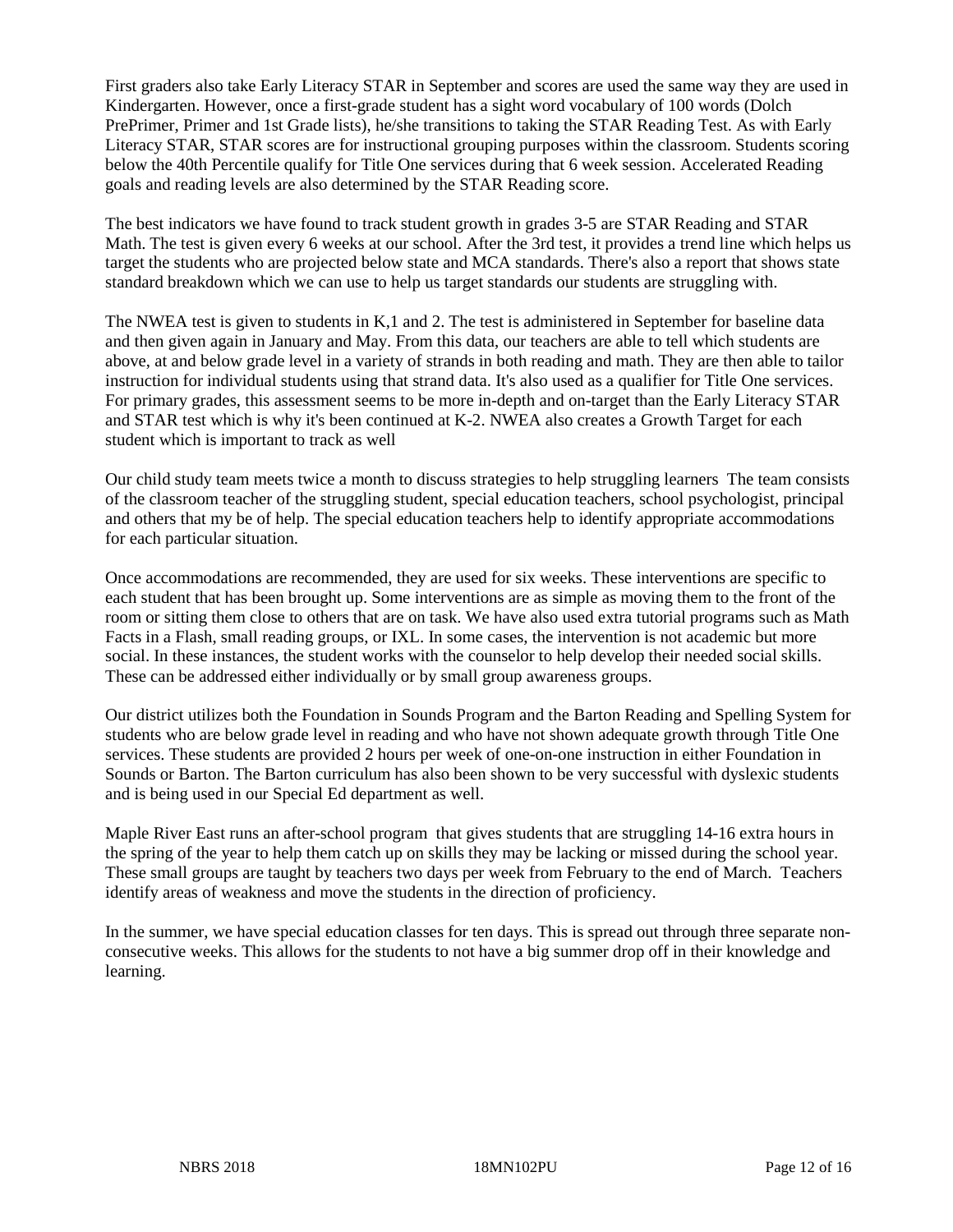## **1. School Climate/Culture:**

Maple River East Elementary uses the 7 Habits program to develop leadership skills in all students. "The Leader in Me," which is based on the principles of Stephen Covey's "7 Habits of Highly Effective People", continues to be implemented at Maple River East Elementary. The focus of the program is to help students develop their leadership potential through applying the 7 Habits (Be Proactive; Begin With the End in Mind; Put First Things First; Think Win-Win; Seek First to Understand and Then Be Understood; Synergize; and Sharpen the Saw) in their everyday lives.

This leadership development is done through students applying and being "hired" by staff in various areas. For example, students can be in charge of keeping a library shelf clean, sweeping gym floors, reading morning announcements, recycling, spreading positive messages throughout school, and being a reading buddy with a younger student. Members of our 5th grade serve on a site Leadership Team which plans and implements site-wide activities. In the past few years, they have been in charge of our Pennies for Patients drive for the Leukemia and Lymphoma Society.

The Accelerated Reader program and student Data Binders are two more ways we incorporate "The Leader in Me" program into our students' everyday lives through goal setting, using time management to meet those goals, and celebrating our successes. Monthly assemblies are also held to model each of the 7 Habits and recognize students whose behavior exemplifies being stand-out leaders. These assemblies are led by teachers with help from the student body.

Our elementary school counseling program is also and integral part of our support system for our students. Elementary school years set the tone for developing knowledge, attitudes, and skills that are necessary for children to become healthy, competent, and confident learners. The elementary school counselor supports all students (K-5) personally, socially, and academically. The elementary school counseling program services that include the teaching of developmental guidance lessons, small group counseling, and individual counseling.

The counselor provides services to every student through developmental guidance lessons. Each classroom has developmental guidance once every two weeks throughout the year. Topics include peer relationships, problem solving, conflict resolution, positive behaviors, understanding self & others, identification of feelings, self-regulation, effective coping strategies, social skills, test anxiety, career exploration, and much more!

The elementary school counselor works with students who have similar experiences in a small group setting. Small groups offer the opportunity for students to further develop social skills and gain peer support. Small groups topics include friendship building, self-control, anger management, family changes, grief/loss, leadership, and social skills.

Working one-on-one with students who are struggling personally, socially, or academically is also a goal of our counseling program. Individual sessions can range from a one-time meeting to long-term and meeting regularly throughout the year. School Counselors are not therapists and do not provide therapy. However, the counseling department would be happy to connect you to outside resources. The counselors consult and collaborate with students, families, school staff, and community professionals to develop an individualized plan unique to each student and situation.

Maple River East has a strong Parent-Teacher Organization. They provide our teachers with extra funds to purchase materials for their classrooms. One example of this is when they provided us extra funding to provide flexible seating for our students in the classroom. In the past, they have also helped in providing reading incentives for the students in conjunction with their Accelerated Reader program. Some examples of the incentives they have helped with include: helping to provide transportation to field trips, helping with a Culver's Custard Treat incentive, rec center rental and organize a district wide activity, which helps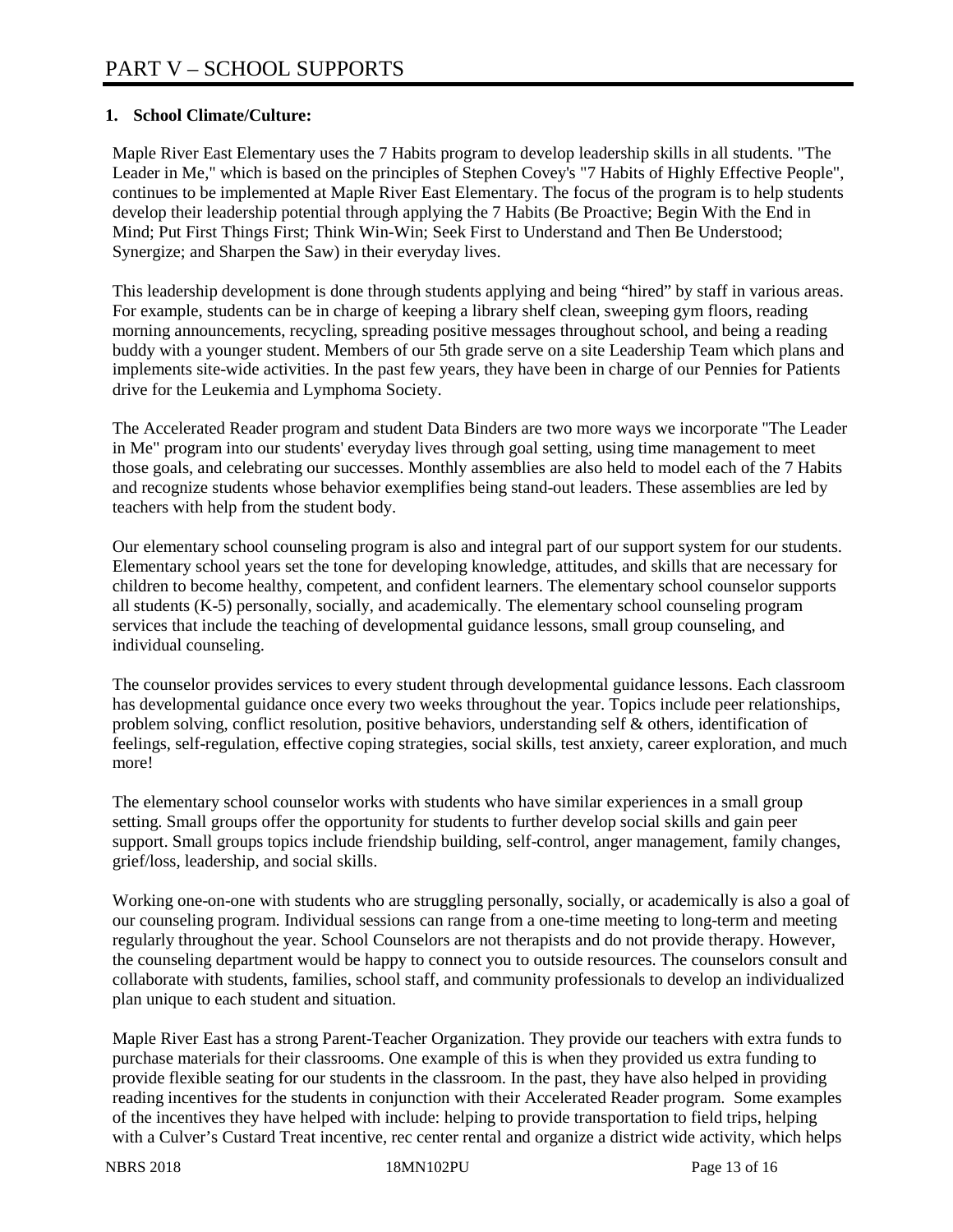to bring families from throughout the district together.

The PTO also helps organize the Backpack Food program. This program is run for all county elementary schools in the county. Each Friday we receive food which is place in the backpacks for the students in our schools to help them through the weekend. It is a program that the students need to sign up for but is not based on a financial need. We have about 25% of our students participating in this program.

## **2. Engaging Families and Community:**

Teachers and parents collaborate in setting achievement goals. (Classroom Instruction that Works: Research-Based Strategies for Increasing Student Achievement by Robert Marzano; Visible Learning, John Hattie, pp 163-167; Seven Habits of Highly Effective People by Stephen Covey, pp 135-137) Student learning will be a collaborative effort among student, teacher, and parents. Each student will keep a personal data file including baseline performance, goals, and strategies to reach goals. Teacher and parents identify strategies that they will implement to help each student be successful. After each summative measure, students graphically monitor progress to share with parents. Individual classrooms will collaboratively establish and set measurable achievement goals utilizing the same process identified above. Each classroom's results are graphically posted. To close the achievement gap, the district will provide professional development for teachers and paraprofessionals to ensure strategies are in place for students to become independent, self-directed learners. Having students feel a sense of self-efficacy enhances a student's ability to learn and, in fact, will accelerate learning. Learned helplessness is a risk which has a negative impact on student learning. The greatest risk is among students in the special education and Title I populations for whom much additional help is provided. Maple River East provides a variety of volunteer experiences for our students families such as field trips, book fairs, and parent breakfasts. We welcome parents into our building to enhance the child's education.

Throughout our k-5 education the students are exposed to Junior Achievement (JA). We have several community members come in to teach our students during JA. The community is a big supporter of our school. We receive donations from the local fire department, Lyons Club, the local thrift store, as well as some school supplies from Cubs Grocery and Walmart.

#### **3. Professional Development:**

Professional development will align with district, site and PLC strategies. Professional development activities funded by the district must align with the strategies identified by district, site and PLC improvement plans. Approval for professional development funds will meet established criteria and reviewed by administration. Professional development for the professional and paraprofessional staff will be determined then offered and delivered through the Professional Learning Communities within the school. These initiatives will be based on scientifically based reading instruction strategies. Staff will be provided summer curriculum writing days upon approval. The Maple River Reading Curriculum is aligned with the Minnesota State Standards in Reading. Through our PLC process the curriculum has been charted with a calendar curriculum map to assure that all content is covered in a timely manner in a systematic approach. All classroom summative measures are aligned with state test specifications.

We have provided our staff with many different opportunities to improve their craft. Two of the main topics we have done recently are in the area of technology and Multi-Tier System of Supports.

We have had Renaissance Place come to our site and give us training on their program. We use their Accelerated Math and Accelerated Reading extensively at our elementary. During this training, we learned about the programs we use on a daily basis. This in depth, onsite training allowed us to ask specific questions and use our own information to make the training more meaningful.

Another staff development training area we have focused on is Multi-Tier System of Supports. This is a program that has shown us the importance of working with teachers to show them the importance of good instruction at Tier 1. This is the most important step in teaching students. Students that need a little more help would get intervention skills at Tier 2. Tier 3 students would be students that need extra help and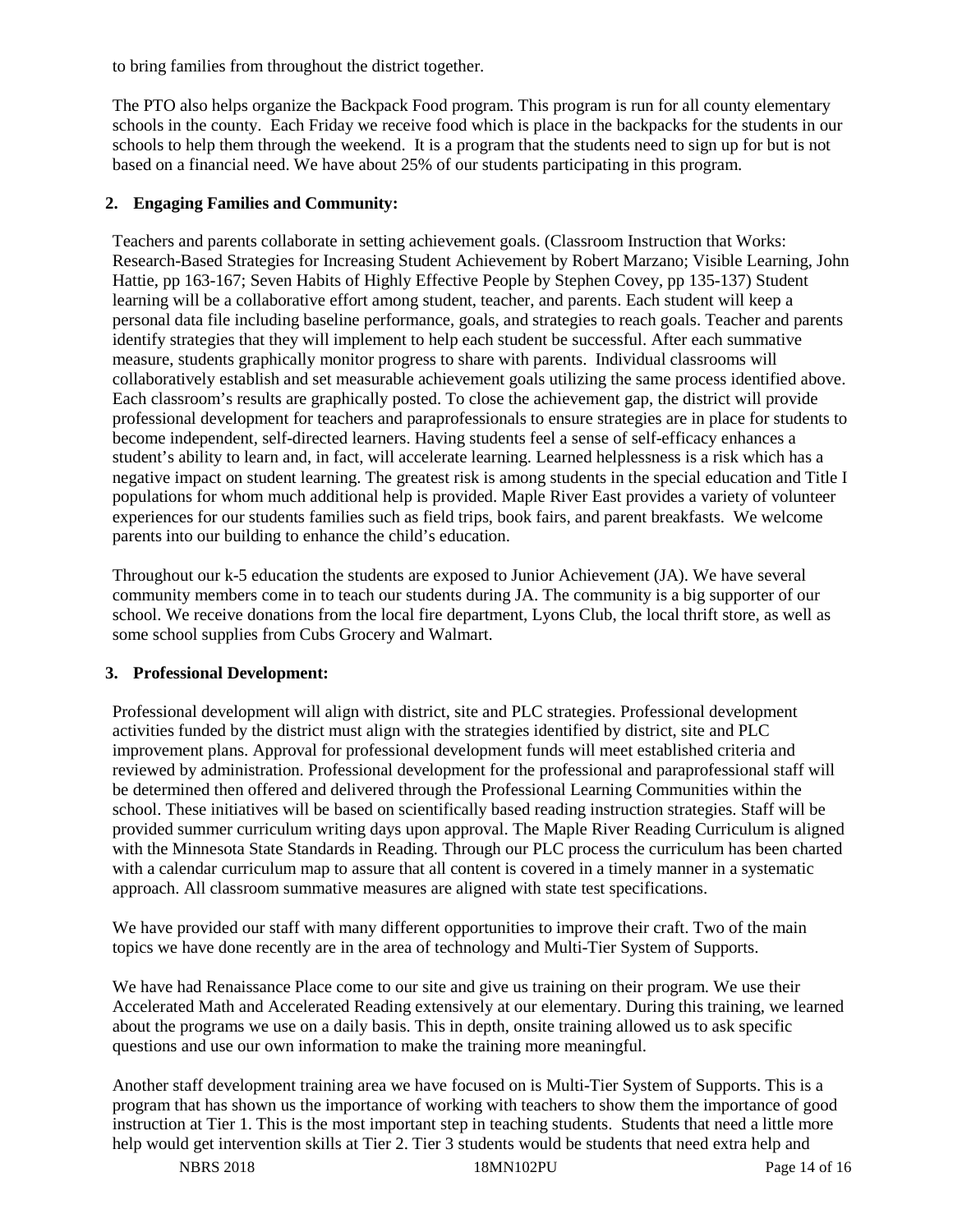possibly Special Education. The thought behind this system of supports is reach students with interventions which may get them back on track before they need Special Education.

### **4. School Leadership:**

The leadership model at Maple River is one of teacher leadership. Much collaboration is used at all levels through our PLC's. The results are telling of how impactful our model is on student learning. Things discussed at PLC's promote professional development, instruction, collaboration and data analysis. The principal allows for the teaching professionals to lead in their areas of expertise.

It is empowering to allow teachers to show their talents outside of teaching and contributing in other ways to the school. Leading a PLC, an IEP meeting or a school activity allows the teachers professional talents to show and these less structured roles allow them to display their creativity.

This leadership gives them the sense of ownership which carries over into all aspects of the school climate and creates a dynamic sense of professional environment. Students see these teachers in different roles, which allows them to have a relationship with teachers who are not their classroom teacher. The teacher in turn takes the role of teacher for all not just his/her own classroom and creates a positive learning environment.